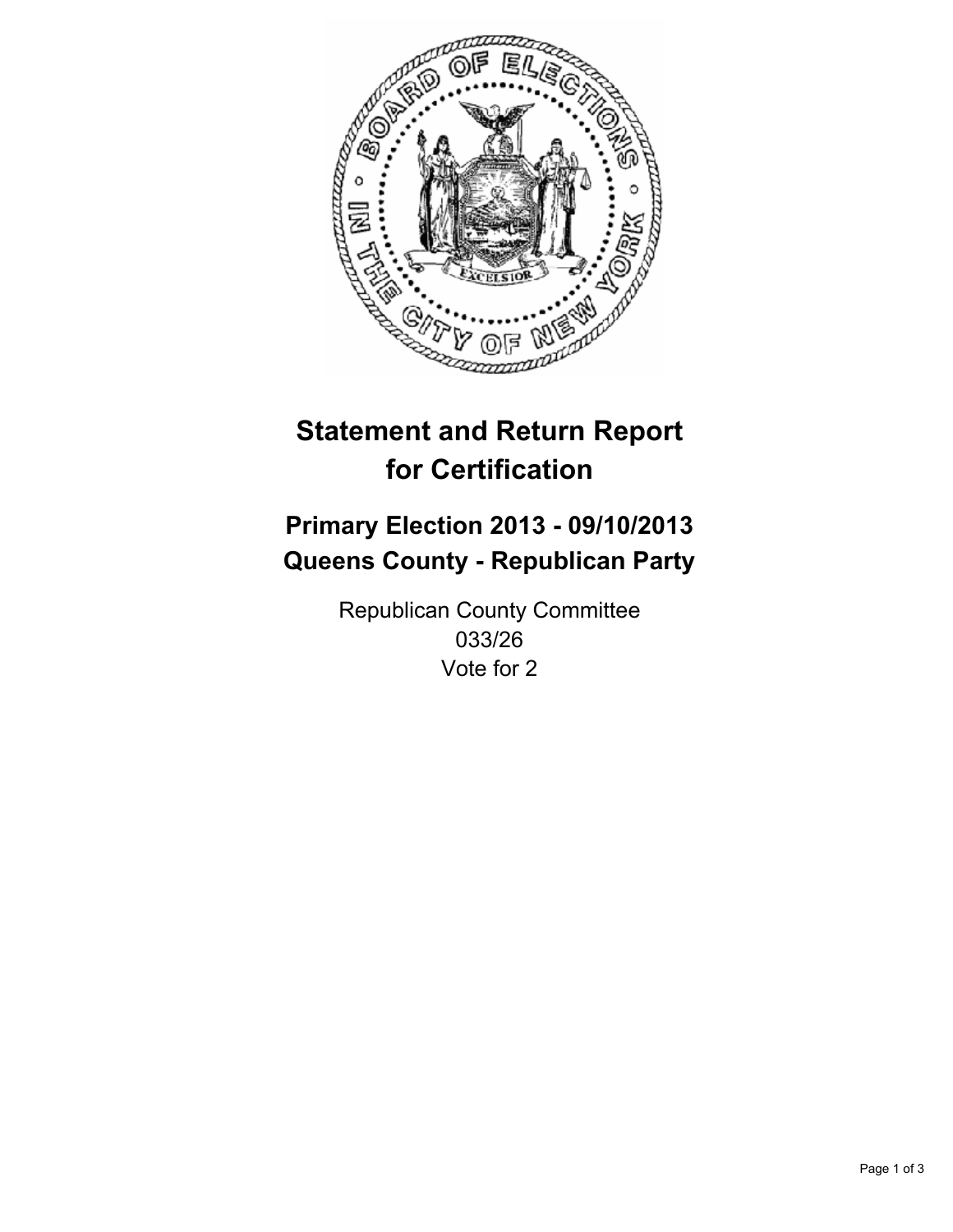

## **Assembly District 26**

| <b>EMERGENCY</b>            | 0  |
|-----------------------------|----|
| ABSENTEE/MILITARY           | 5  |
| <b>FEDERAL</b>              | 0  |
| SPECIAL PRESIDENTIAL        | 0  |
| <b>AFFIDAVIT</b>            | 0  |
| EDDIE WEISENBURGER          | 13 |
| <b>KRISTEN WEISENBURGER</b> |    |
| PAUL GARGAGLIANO            | 15 |
| <b>Total Votes</b>          | 35 |